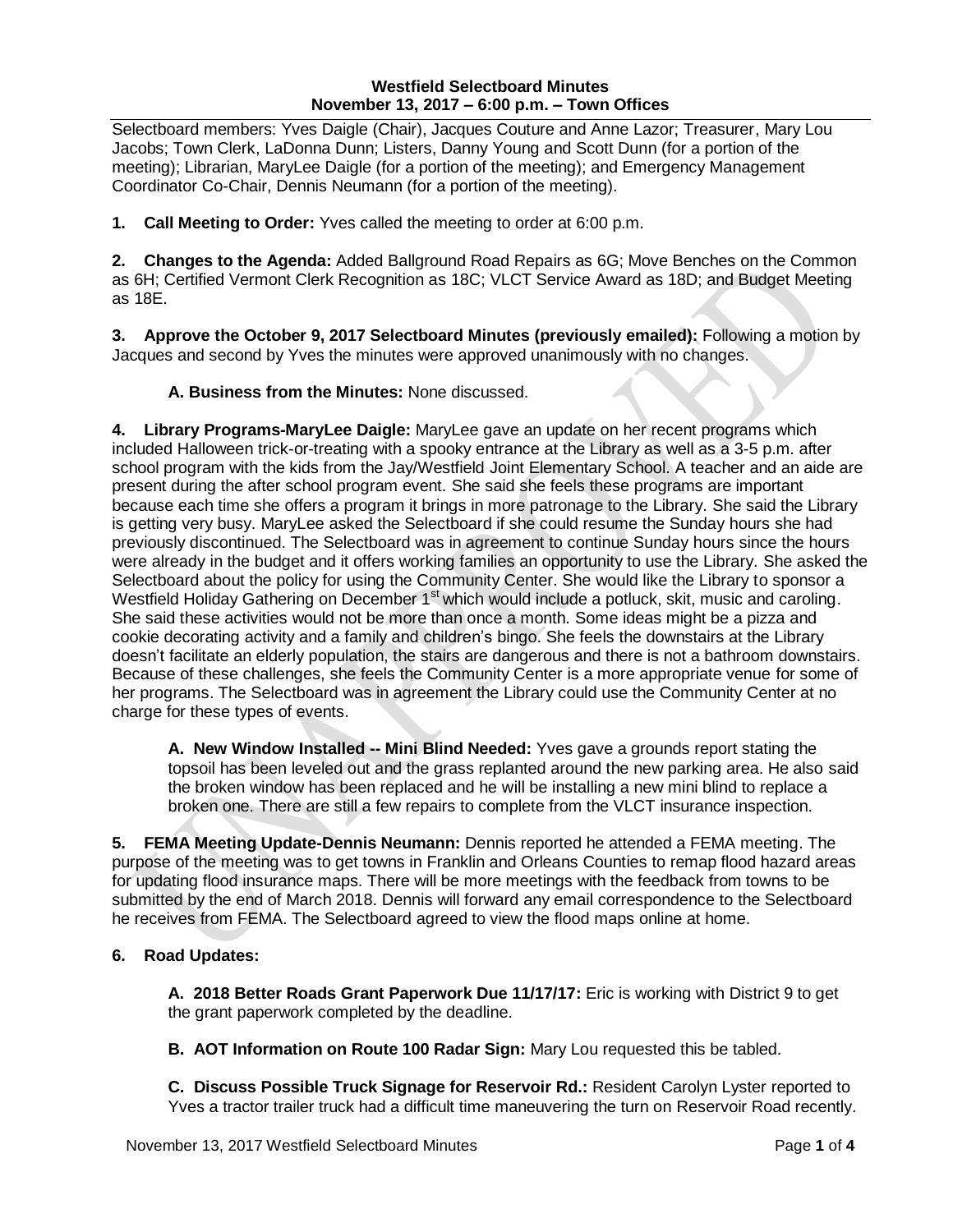She feels trucks should not be allowed on this road. Jacques will order signs for each end of the road that say No Tractor Trailers. The barricades will be in place soon for the winter.

**D. Update on NVDA Grant Work on Ballground Rd.:** LaDonna said Eric asked to postpone this work until 2018. LaDonna notified Doug Morton who will file the extension paperwork.

**E. Review Draft of Narrative Work for Reclassifying Loop Rd.:** LaDonna asked for assistance from Jacques on the narrative wording. They will meet on November 15<sup>th</sup> and the draft will be emailed to the Selectboard for their comments/approval. LaDonna will meet with Terri Medley, Troy Town Clerk, to complete the packet and submit by the December 1<sup>st</sup> deadline.

**F. Cut Tree at the McAvinney's:** The McAvinney's contacted Yves to request the tree in their front yard be cut down at the Town's expense. Yves has examined the tree and determined it is in the Town's right-of-way. The tree is rotted and split, creating a hazard. He will examine the situation closer to see if the electric wires cross or are close to the tree. If this is the case, it's a possibility that Vermont Electric Coop will agree to cut down the tree.

**G. Ballground Rd.Repairs:** The forester for the Bunting Family property asked for help fixing Ballground Road. The Selectboard was in agreement that the Town is not responsible for road repairs at the top of Ballground Road which is a class 4 road at that point.

**H. Benches on Common:** Jacques will move the benches on the Common for the winter.

# **7. Lister Update:**

**A. RFP for Town Wide Reappraisal:** Danny and Scott reported the Request for Proposal (RFP) is ready to mail to the four contractors on the recommendation list from the State. The deadline to submit proposals will be December 22<sup>nd</sup>. The Listers will report back to the Selectboard in January once they receive the proposals.

**B. Sign Tax Map Contract with Russell Graphics:** Scott and Danny explained Russell Graphics requested the Property Map Maintenance Agreement be signed. The work is nearly complete on the new property tax maps. They are comfortable with the agreement which is for the 2017 and 2019 updates. The Selectboard signed the contract in the amount of \$1,725.00.

**8. Edward Jones Investment Account:** Mary Lou provided a handout showing the current value of the Edward Jones invests is \$50,464.70. The investment has realized an increase of \$4.666.20 this year. The Selectboard discussed increasing the investment with Edward Jones using some of the reserve money from the lower interest CD's currently invested at the North Country Federal Credit Union. The pros and cons of this decision were discussed. In the end it was decided to invest the money from the Good Neighbor Fund, which is currently at the credit union, into the Edward Jones portfolio. There was a motion by Yves to close the CD's named Good Neighbor Fund #1, #2 and #3 which are currently at the credit union, then combine this money with the check that will arrive in January for the 2017 Good Neighbor Fund and invest the sum of this money with Edward Jones. Anne seconded the motion and all were in agreement. The Selectboard felt they could get a better return on investment through Edward Jones. The Treasurer will make the arrangements as soon as the newest check arrives.

## **9. Treasurer's Report:**

**A. Approve Warrants for Expenditures Dated 10/18, 10/19, 10/20, 10/24, 11/2 & 11/8/17:** There was a motion by Anne and second by Jacques to approve the warrants as listed. The motion passed unanimously.

**B. Sign Better Roads-North Hill Rd. Grant Reimbursement Paperwork:** The Selectboard signed the paperwork to submit for the final grant reimbursement.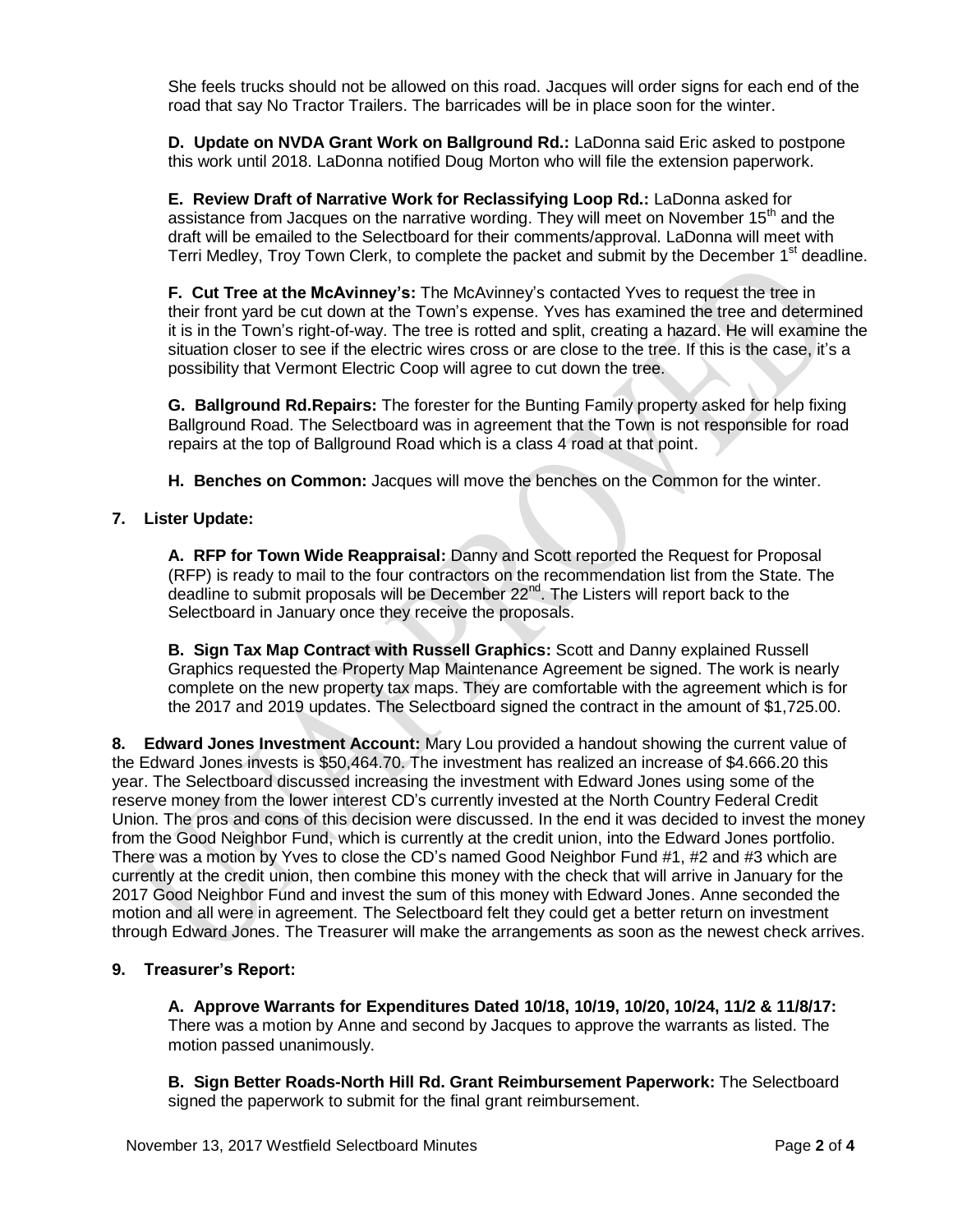**C. Health Insurance Open Enrollment:** After reviewing the options for the health insurance there was a motion by Jacques and second by Anne to continue with the current Blue Cross Blue Shield Platinum plan. The motion passed unanimously. The new premium rate will be \$751.92 with \$601.54 (or 80%) of this to be paid by the Town and \$150.38 (or 20%) to be paid by the employee. Currently LaDonna is the only employee on this policy.

**10. Possible Constable Candidates:** A few people have been asked but there is not a candidate at this time.

## **11. Community Center Update:**

A. Flooring Replacement Schedule: B & D Builders will begin the work on November 18<sup>th</sup>. It is anticipated it will take one week to complete the job. Yves has removed all of the mopboards. Yves will take care of ordering the roll-off dumpster.

**B. Piano:** The piano has not been used at the Community Center for many years. LaDonna checked with the mealsite workers and no one is using it during the mealsite gatherings. There was concern about rolling it on the new floor and after consideration it was decided to re-gift the piano. There was a motion by Yves and second by Jacques to have LaDonna place listings on Craigslist and Facebook to look for a suitable new home for the piano. All were in agreement.

**C. Cleaning Candidates:** No one has applied for the position. Ideas of local candidates were discussed.

#### **12. Sheriff's Report for September:** There were 8.5 patrol hours and \$162 in fines for September.

#### **13. Recycling Updates:**

**A. Camera Pricing:** The pricing from D & D Electric was reviewed for the 4 camera security system for a one-time fee of \$1,200. There was a motion by Anne and second by Jacques to order the security camera system ASAP. The motion passed unanimously. LaDonna will contact D & D Electric to place the order.

**B. 2018 Proposed Budget:** Yves reviewed the budget for the waste management district. He asked the Selectboard to keep in mind a larger town recycling budget will be needed for the next budget year. The members of the waste management district now have to pay for the weekly recyclable pickups as well as the compost bin. He reported #5 plastics are now being accepted. Yves stated he recently learned the steel from the steel dumpster could be sold privately by the Town. He made arrangements for the sale of the steel and the Town has received its first check for \$58.25. In addition to the trash income, this steel money will help offset recycling expenses.

**14. Date for Caroling on the Common (Jay's Tree Lighting Ceremony is 12/1/17):** Westfield's date was set for December 15<sup>th</sup> at 6 p.m. Yves will work on getting a Santa since last year's Santa is not available.

**15. Health Officer Replacement:** Mary Lou Jacobs turned in her resignation as Town Health Officer but said she would continue until the Selectboard could find a replacement.

**16. Alpine Haven Building Hazards – Town Health Officer, Mary Lou Jacobs:** Mary Lou explained she had been contacted by an Alpine Haven resident who felt there were a couple of buildings in Alpine Haven creating a health hazard. Mary Lou explained she did not feel the situations constituted a health hazard. The Selectboard recommended she contact the complainant and suggest she contact the homeowners association. The Selectboard felt buildings in disrepair should be addressed by the Alpine Haven Property Owners Association rather than the Town.